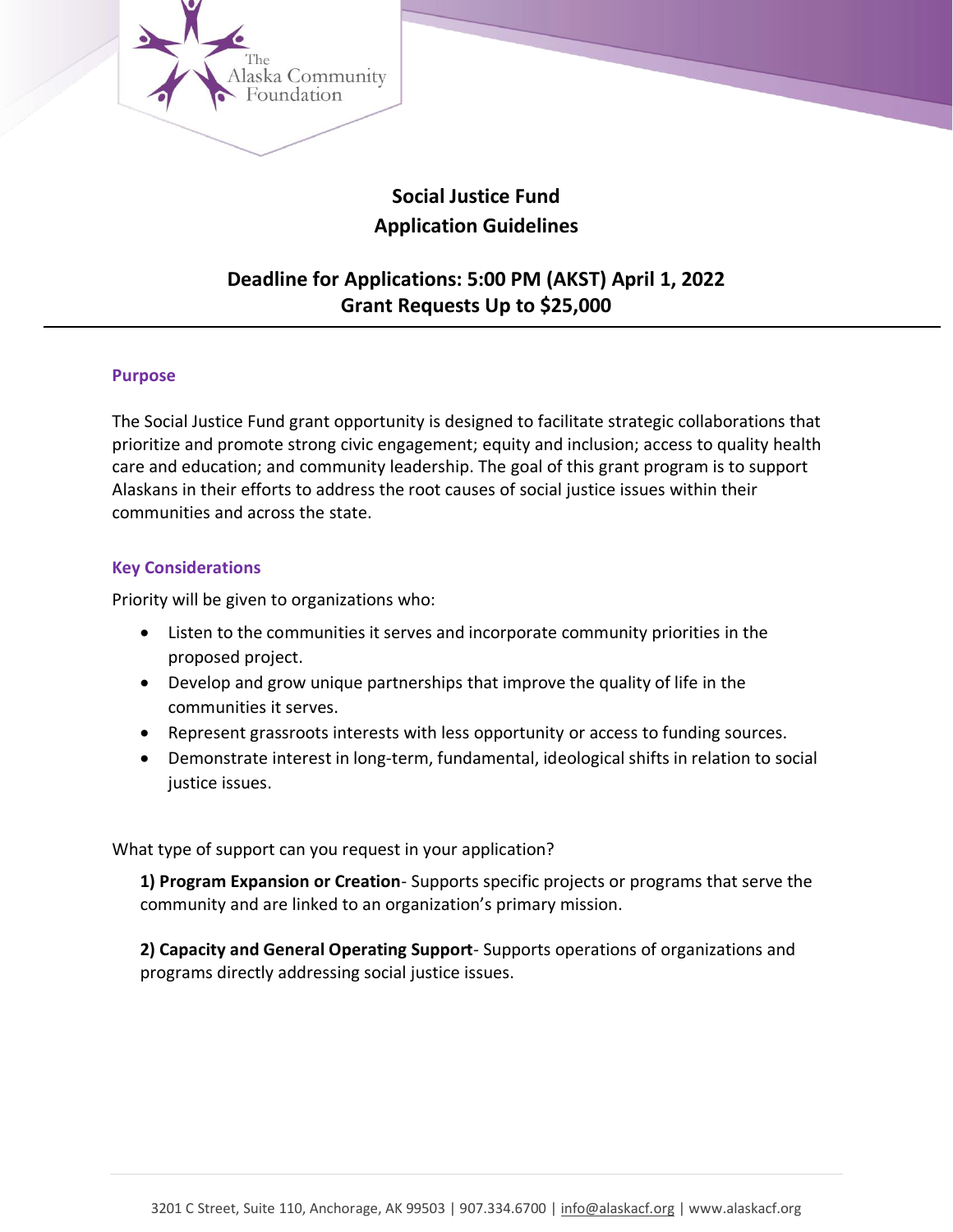

| Climate Justice              | Food Systems/Agriculture | Knowledge Systems         |
|------------------------------|--------------------------|---------------------------|
| <b>Criminal Justice</b>      | Habitat/Biodiversity     | Reentry/Recidivism        |
| <b>Economic Justice</b>      | <b>Health Care</b>       | Subsistence/Food Security |
| Education                    | Homelessness             | <b>Voting Rights</b>      |
| Energy                       | Housing                  | Water                     |
| <b>Environmental Justice</b> | <b>Immigrant Rights</b>  | Workers' Rights           |

## **Program or project focus areas could include one or more of the following:**

## **Eligibility**

**Your organization is eligible for funding through this grant opportunity if it is one of the following:**

- 501(c)3 public charitable organization with 509(a)(1), 509(a)(2), or 509(a)(3) public charitable status as designated in your IRS Determination letter
- Faith-based organization providing social services
- Federally recognized Tribes or Tribal nonprofit organizations
- City governments or Boroughs

# **The following are not eligible for grant funding:**

- Individuals
- State or federal government agencies
- For-profit organizations or businesses
- Private nonprofit organizations (those not identified in their IRS determination letter as 509(a)(1), 509(a)(2), or 509(a)(3)
- Requests for support that do not fall within the funding guidelines outlined above
- Activities that improperly discriminate as to race, gender, marital status, sexual preference, age, disability, creed or ethnicity, or grants for religious indoctrination or other religious activities